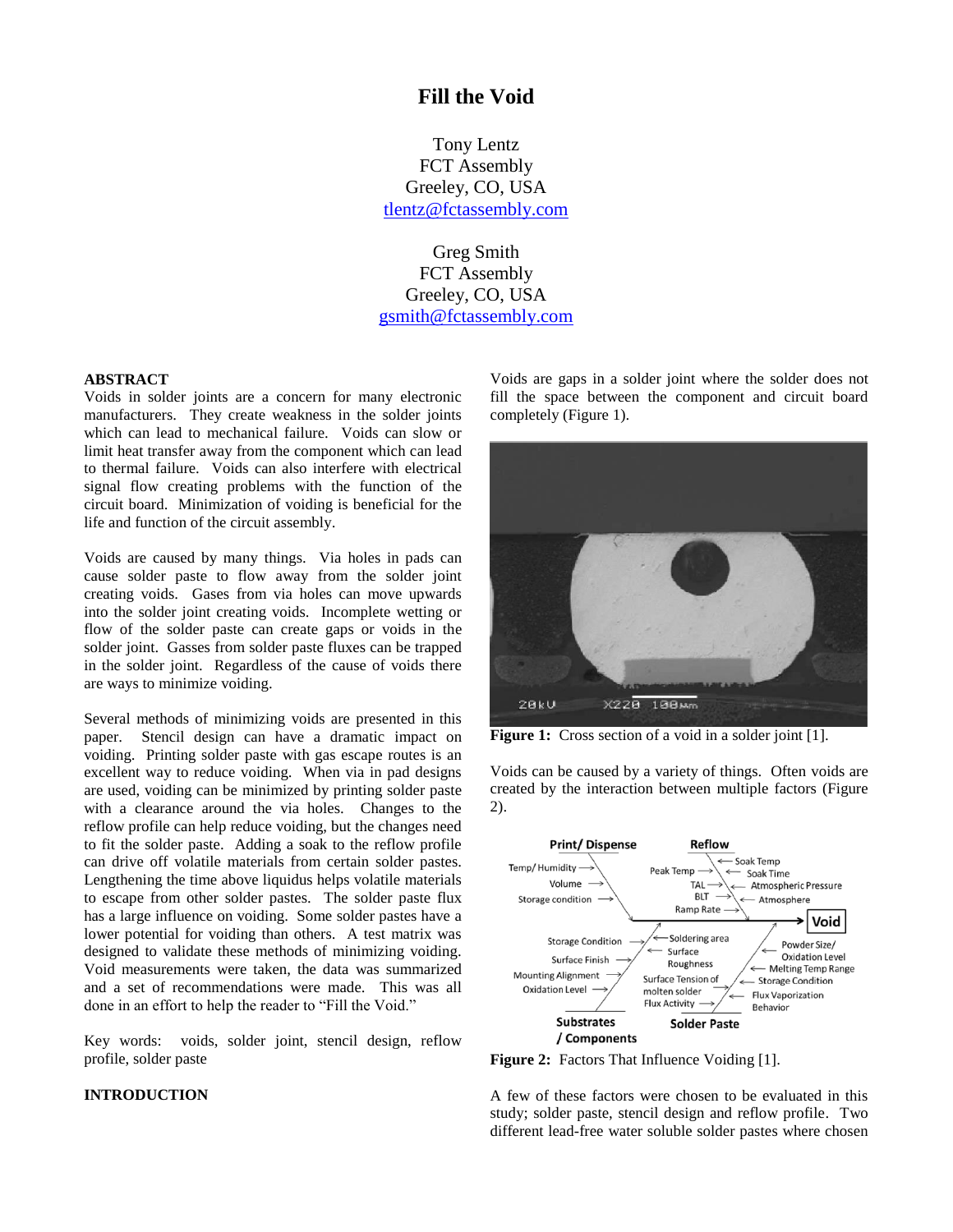for this evaluation. Solder paste A is a low voiding solder paste and Solder paste B is relatively higher in voiding. The stencil design can have a dramatic effect on voiding. In this study, quad flat no lead (QFN) components were chosen because the solder joint of the thermal pad is known to display voiding. The stencil design for the QFN ground pad was varied using 4 different popular designs. The reflow profile is also known to have a dramatic effect on voiding. Two reflow profiles were used in this study; a standard ramp to spike (RTS) profile and a RTS profile with a higher peak temperature and longer time above liquidus (RTS-HT). The effects of all of these factors on voiding was compared and contrasted.

# **EXPERIMENTAL METHODOLOGY**

This experiment uses a test circuit board called F2A (Figure 3). This circuit board is made of FR4 with etched copper pads that have an electroless nickel - immersion gold surface finish.



**Figure 3:** F2A Reflow Test board

This F2A test board has 4 QFN placements per board which were used to measure voiding. From top to bottom these locations are designated as U9, U10, U11, and U12. The components used were 68 lead dummy QFNs with a 100% tin finish. The body size is 10 mm and the lead pitch is 0.5 mm.

The two solder pastes that were used are both water soluble lead free products. Both were made with SAC305 IPC Type  $3(25 - 45 \mu m)$  solder powder. Solder pastes A and B exhibit different voiding behavior and are good candidates for the purposes of this study.

The stencil design for each QFN location was varied as shown below (Figure 4).



**Figure 4:** Voiding Stencil Design.

The stencil design at location U9 is a standard window pane. The design at location U10 is a window pane rotated 45 degrees. The stencil design at location U11 is a 5-dot pattern. The design at location U12 is a 45 degree diagonal stripe pattern.

The stencil design details for each QFN location are shown in Table 1. The QFN thermal pad on the circuit board is 327 mils (8.30 mm) square. The stencil was made of 5 mil thick (127 microns) fine grain stainless steel. No nanocoatings were used.

**Table 1**: Stencil Design for Voiding.

| Location | Aperture     | Aperture        | <b>Spacing</b> | Paste        |
|----------|--------------|-----------------|----------------|--------------|
|          | <b>Shape</b> | Size in         | in mils        | Coverage     |
|          |              | $mils$ ( $mm$ ) | (mm)           | Area $(\% )$ |
| U9       | Square       | 88 (2.24)       | 20(0.51)       | 65.3         |
| U10      | Diamond      | 99 (2.51)       | 20(0.51)       | 65.3         |
| U11      | Circle       | 132(3.35)       | 8(0.20)        | 63.9         |
| U12      | Stripe       | 40(1.02)        | 20(0.51)       | 65.0         |

The area of solder paste coverage is close to 65% for each design. The stencil designs were optimized to make this as uniform as possible.

Two different reflow profiles were used. Both profiles were set up in a convection oven with air. The first profile is a standard ramp to spike (RTS) linear profile.



**Figure 5:** Ramp To Spike (RTS) Profile.

The RTS profile has a time above (TAL) of 53 to 59 seconds and a peak temperature of 245 to 249 °C. The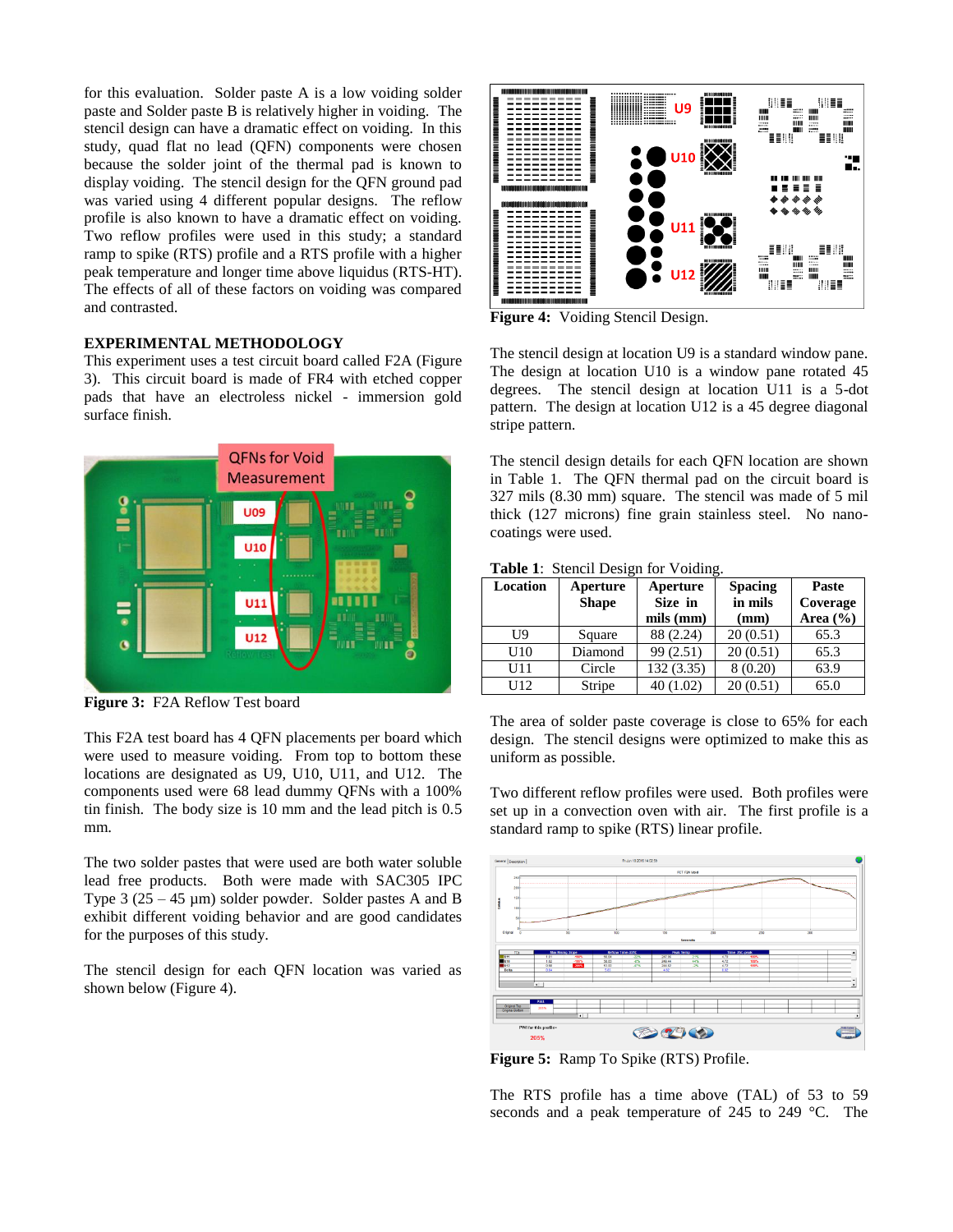second profile is a modified RTS profile with a longer time above liquidus and a higher peak temperature (Figure 6).



**Figure 6:** RTS Profile With a Long TAL and High Peak Profile (RTS-HT).

This RTS-HT profile has a TAL of 68 to 75 seconds and a peak temperature of 255 to 259 °C. A summary of these reflow profiles is shown below (Table 2).

| <b>Table 2:</b> Reflow Profile Summary. |                      |                       |  |  |
|-----------------------------------------|----------------------|-----------------------|--|--|
| <b>Setting</b>                          | <b>RTS Profile</b>   | <b>RTS-HT Profile</b> |  |  |
| Ramp rate                               | $0.98 - 1.02$ °C/sec | $1.09 - 1.10$ °C/sec  |  |  |
| TAL $(>221$ °C)                         | $53 - 59$ sec        | $68 - 75$ sec         |  |  |
| Peak temperature                        | 245 to 249 °C        | 255 to 259 °C         |  |  |
| Profile length                          | 4.70 minutes         | 4.60 minutes          |  |  |
| $(25 \degree C)$ to peak)               |                      |                       |  |  |

**Table 2**: Reflow Profile Summary.

The X-ray system used to measure voiding was a 2D system that analyzes gray-scale to calculate voiding area. The Xray source was set to a voltage of 70 kV and a current of 400 µA.

### **RESULTS**

### **Solder Paste Effects on Voiding**

The two water soluble, lead-free solder pastes chosen for this study showed dramatic differences in voiding. The overall average voiding results for these solder pastes is shown below (Figure 7).



**Figure 7:** Voiding by Solder Paste.

Solder paste A gave much lower voiding than solder paste B. X-ray images of the voids are shown below (Figure 8).



**Figure 8:** X-Ray Images of Voiding (Solder Paste A – Left. Solder Paste B - Right).

This result is statistically significant as shown by Tukey-Kramer Honest Significant Difference (HSD) testing (Figure 9).



**Figure 9:** Tukey-Kramer HSD Analysis for Voiding by Solder Paste.

# **Stencil Design Effects on Voiding**

Three of the four different stencil designs generated similar levels of voiding (Figure 10). Slightly higher voiding was found at location U11, which is the 5-dot stencil design.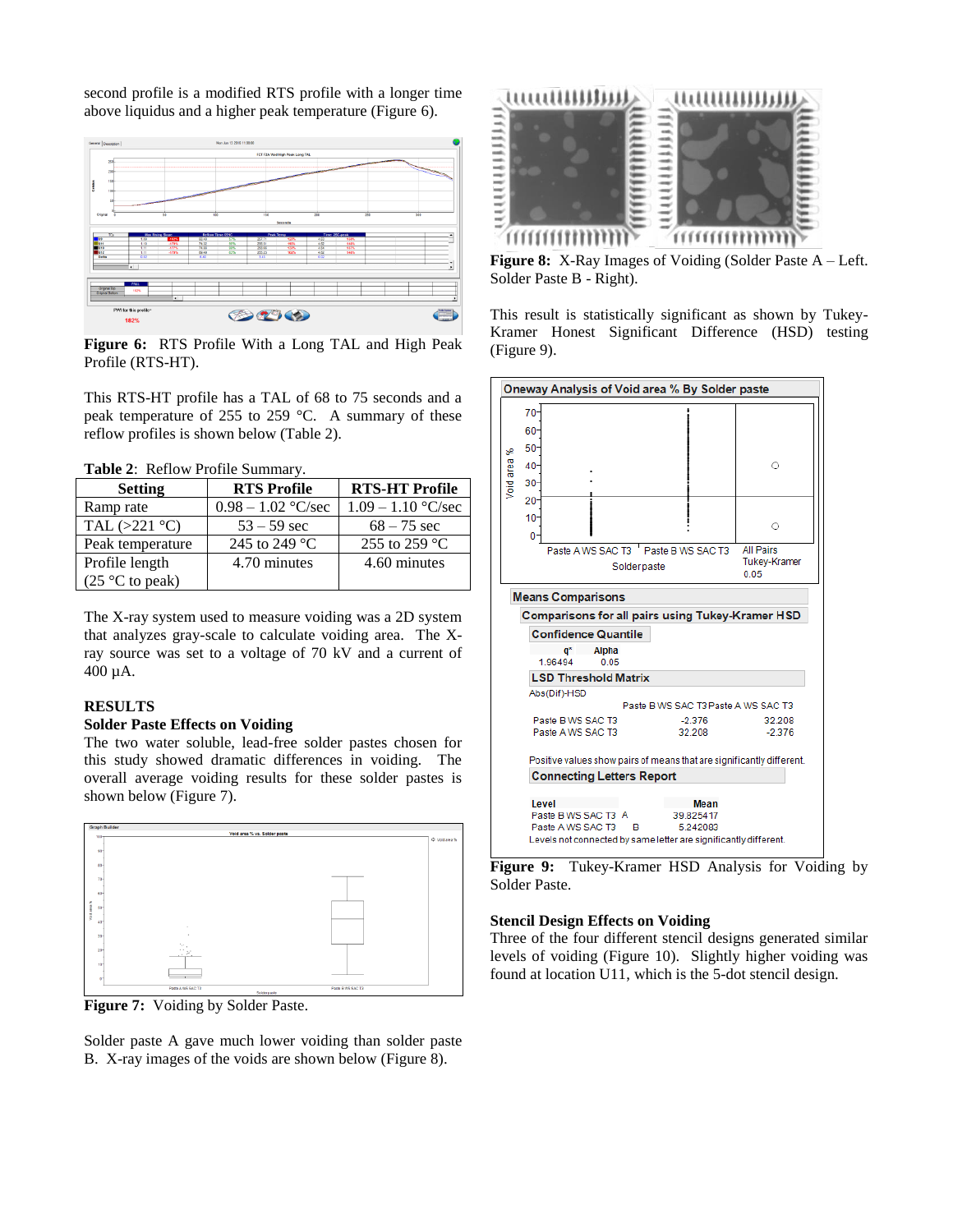

**Figure 10:** Voiding by Stencil Design.

Representative images of voiding by stencil design are shown below (Figure 11).



These images show higher voiding with the 5-dot pattern (U11) and the diagonal stripe pattern (U12). The statistics show that the voiding is higher with U11 and the other three designs are fairly similar in voiding levels. This is validated by Tukey-Kramer HSD testing (Figure 12).



**Figure 12:** Tukey-Kramer HSD Analysis for Voiding by Stencil Design.

## **Reflow Profile Effects on Voiding**

Two different reflow profiles were used and the voiding results were compared to each other. The voiding results for each are shown below (Figure 13).



**Figure 13:** Voiding by Reflow Profile.

The reflow profiles tested did not show a significant difference on voiding across all of the tests performed. This is validated by Tukey-Kramer HSD analysis (Figure 14).



**Figure 14:** Tukey-Kramer HSD Analysis for Voiding by Reflow Profile.

#### **Multi-Variable Effects on Voiding**

Further analysis of this data by multiple variables gave some interesting results. Voiding by stencil design separated by solder paste is shown below (Figure 15).



**Figure 15:** Voiding by Stencil Design Separated by Solder Paste. (Solder Paste A – Left. Solder Paste B - Right).

Tukey-Kramer HSD analysis of this data shows some slight differences in voiding performance between these pastes and stencil designs (Figure 16).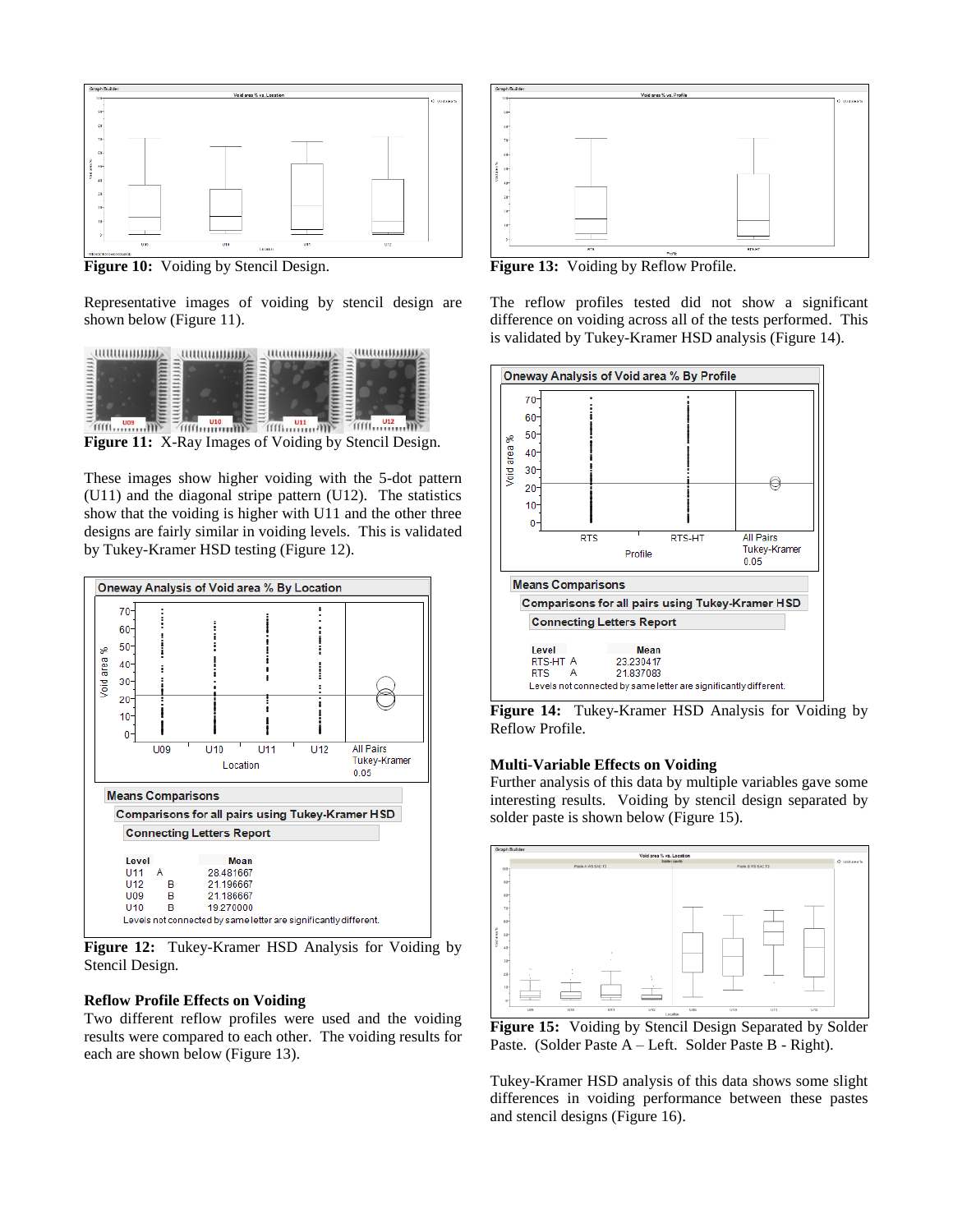

**Figure 16:** Tukey-Kramer HSD Analysis for Voiding by Stencil Design Separated by Solder Paste.

With solder paste A, the 5-dot stencil design (U11) gave significantly higher voiding than the diagonal stripe design (U12). The other two cross hatch stencil designs (U09 and U10) gave very similar results.

Solder paste B gave different results. The 5-dot stencil design (U11) gave a much higher voiding level than all of the other three stencil designs which were statistically similar.

Voiding by reflow profile separated by solder paste is shown below (Figure 17).



**Figure 17:** Voiding by Reflow Profile Separated by Solder Paste. (Solder Paste A – Left. Solder Paste B - Right).

Tukey-Kramer HSD analysis shows significant differences in these results (Figure 18).



**Figure 18:** Tukey-Kramer HSD Analysis for Voiding by Reflow Profile Separated by Solder Paste.

The long TAL and high peak profile (RTS-HT) gives lower voiding than the standard linear ramp profile (RTS), with solder paste A. This result is reversed for solder paste B. Solder paste B generates higher voiding with the long TAL and high peak profile than with the standard linear ramp profile. This is a perfect example of how the solder paste and profile must be paired to minimize voiding.

### **Largest Void Size**

It was observed that as void area % increased, the size of the largest void also increased (Figure 19).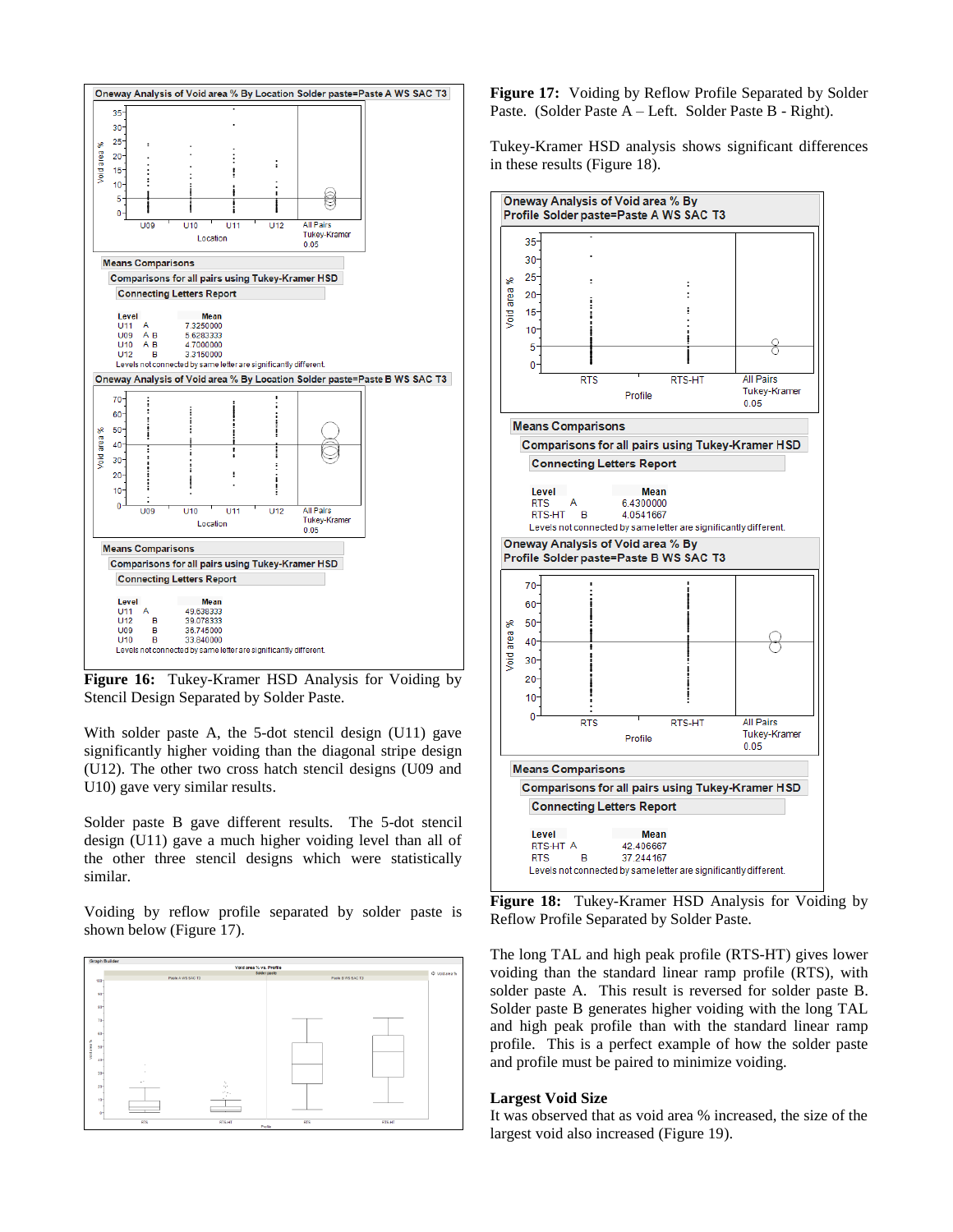

**Figure 19:** Largest Void % Increases with Increasing Void Area %.

In general, as void area % increases the scatter in the size of the largest void also increases. In other words, the distribution of void size becomes larger as overall voiding increases.

This same trend is true for the solder pastes used. Solder paste B generated higher overall voiding and also generated larger voids (Figure 20).



**Figure 20:** Largest Void Variation by Solder Paste.

This trend can also be seen with the stencil design. The 5 dot stencil design (U11) generated larger voids (Figure 21).



**Figure 21:** Largest Void Variation by Stencil Design.

Tukey-Kramer HSD analysis shows that the results above are statistically significant.

An interesting result occurred with the largest void size with regards to reflow profile. The overall voiding levels generated by each reflow profile were similar (Figure 13 above). The long TAL – high peak temperature profile seems to have generated larger voids than the ramp to spike profile as shown below (Figure 22).



**Figure 22:** Largest Void Variation by Reflow Profile.

Tukey-Kramer HSD testing shows no significant difference in the largest void sizes generated by the reflow profiles (Figure 23).



**Figure 23:** Tukey-Kramer HSD Testing of Largest Void Size by Reflow Profile.

# **Fill the Void**

What have we learned about voiding?

- Solder paste B generated higher overall voiding and larger voids than solder paste A.
- The stencil design of QFN ground pads has some effect on voiding. The 5-dot pattern generated higher voiding and larger voids than the other patterns.
- A standard linear ramp to spike type reflow profile generates higher voiding than a long TAL - high peak temperature profile for solder paste A. This voiding result was reversed for solder paste B.

Based on the results of this work, here are recommendations to help "Fill the Void."

1. Use a solder paste that generates low voiding in your process. This can have a dramatic effect on voiding.